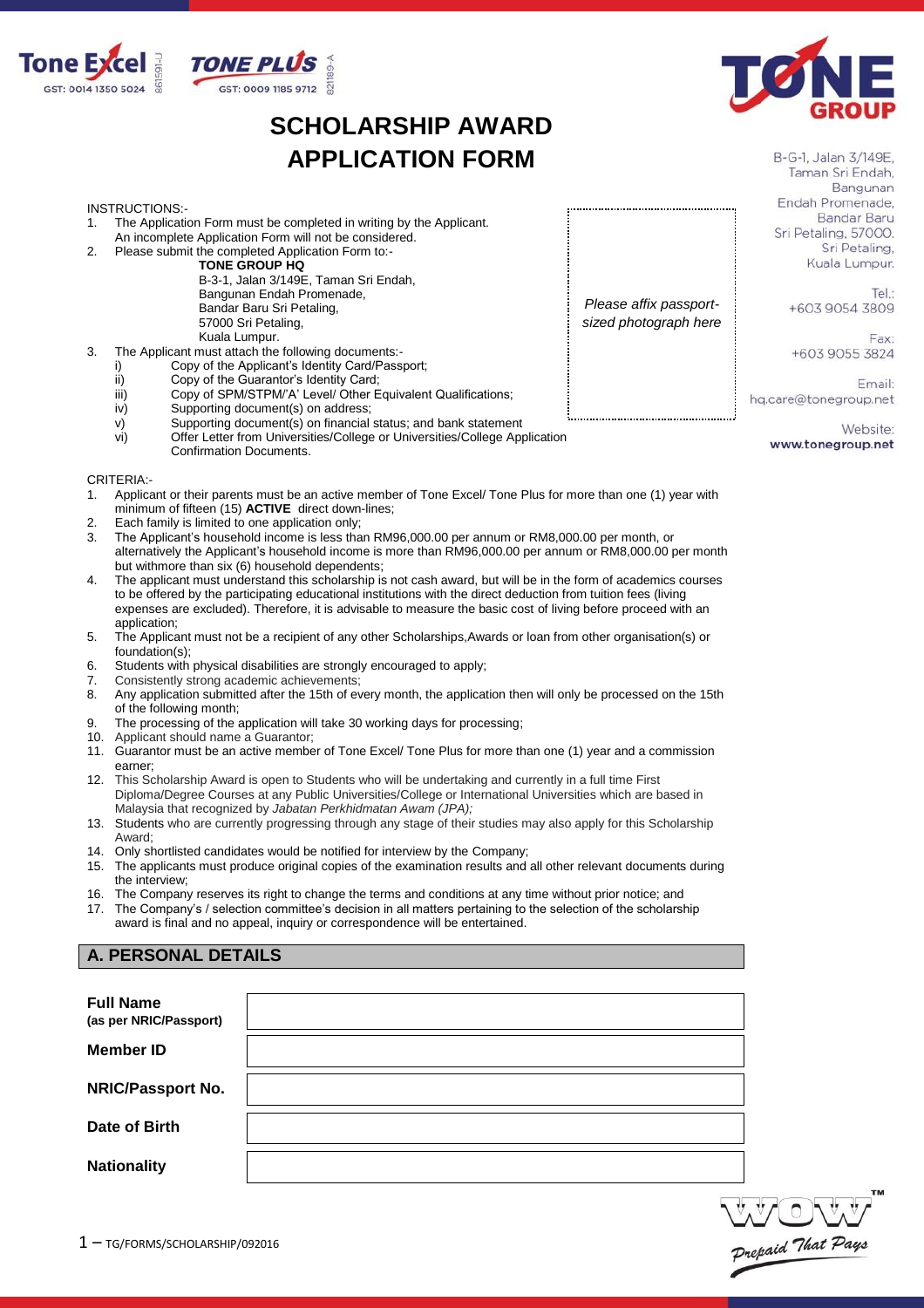





| Gender<br><b>Email Address</b><br><b>Mobile Contact No.</b> | <b>Male</b>   |                | <b>Female</b> |                 | B-G-1, Jalan 3/149E,<br>Taman Sri Endah.<br>Bangunan<br>Endah Promenade,<br><b>Bandar Baru</b><br>Sri Petaling, 57000.<br>Sri Petaling,<br>Kuala Lumpur. |
|-------------------------------------------------------------|---------------|----------------|---------------|-----------------|----------------------------------------------------------------------------------------------------------------------------------------------------------|
| <b>Home Contact No.</b>                                     |               |                |               |                 | Tel:<br>+603 9054 3809                                                                                                                                   |
| <b>Marital Status</b>                                       | <b>Single</b> | <b>Married</b> |               | <b>Divorced</b> | Fax:<br>+603 9055 3824                                                                                                                                   |
| <b>Address</b>                                              |               |                |               |                 | Email:<br>hq.care@tonegroup.net<br>Website:<br>www.tonegroup.net                                                                                         |
| <b>Postcode</b>                                             |               |                |               |                 |                                                                                                                                                          |
| <b>State</b>                                                |               |                |               |                 |                                                                                                                                                          |
| Correspondence                                              |               |                |               |                 |                                                                                                                                                          |
| <b>Address</b>                                              |               |                |               |                 |                                                                                                                                                          |
| <b>Postcode</b>                                             |               |                |               |                 |                                                                                                                                                          |
| <b>State</b>                                                |               |                |               |                 |                                                                                                                                                          |

## **B. PERSONAL DETAILS OF GUARANTOR**

| <b>Full Name</b><br>(as per NRIC/Passport) |             |  |               |  |
|--------------------------------------------|-------------|--|---------------|--|
| <b>Member ID</b>                           |             |  |               |  |
| <b>NRIC/Passport No.</b>                   |             |  |               |  |
| Date of Birth                              |             |  |               |  |
| <b>Nationality</b>                         |             |  |               |  |
| Gender                                     | <b>Male</b> |  | <b>Female</b> |  |
| <b>Email Address</b>                       |             |  |               |  |
| <b>Mobile Contact No.</b>                  |             |  |               |  |
| <b>Home Contact No.</b>                    |             |  |               |  |
|                                            |             |  |               |  |

Prepaid That Pays **TM**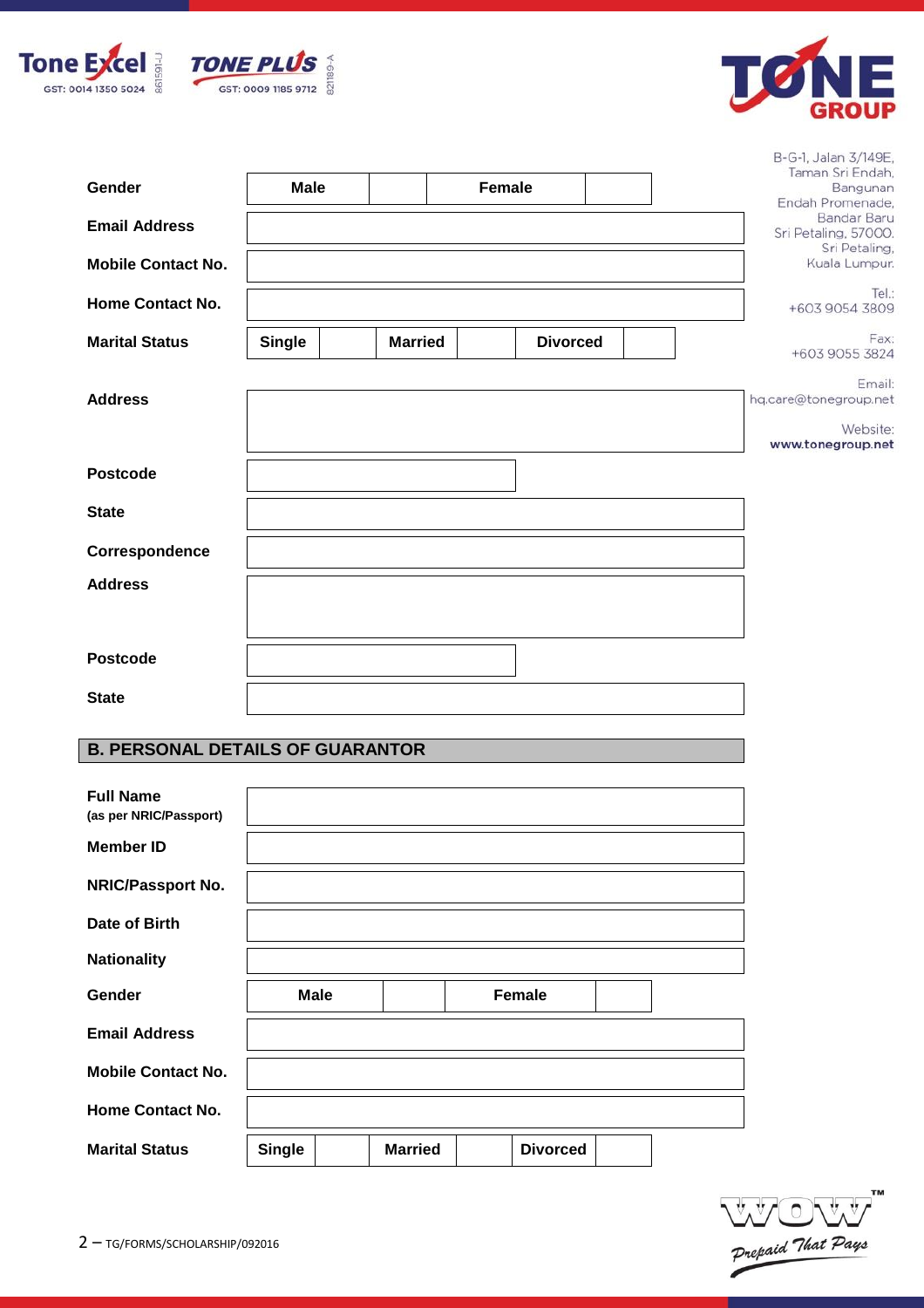



| <b>Commission Earner</b><br><b>Monthly</b><br><b>Commission (RM)</b> | <b>Yes</b>               |                                   | <b>No</b> |                | B-G-1, Jalan 3/149E,<br>Taman Sri Endah,<br>Bangunan<br>Endah Promenade,<br>Bandar Baru<br>Sri Petaling, 57000.<br>Sri Petaling,<br>Kuala Lumpur. |
|----------------------------------------------------------------------|--------------------------|-----------------------------------|-----------|----------------|---------------------------------------------------------------------------------------------------------------------------------------------------|
| <b>Address</b>                                                       |                          |                                   |           |                | Tel:<br>+603 9054 3809<br>Fax:<br>+603 9055 3824                                                                                                  |
| <b>Postcode</b>                                                      |                          |                                   |           |                | Email:                                                                                                                                            |
| <b>State</b>                                                         |                          |                                   |           |                | hq.care@tonegroup.net<br>Website:                                                                                                                 |
| Correspondence                                                       |                          |                                   |           |                | www.tonegroup.net                                                                                                                                 |
| <b>Address</b>                                                       |                          |                                   |           |                |                                                                                                                                                   |
| <b>Postcode</b>                                                      |                          |                                   |           |                |                                                                                                                                                   |
| <b>State</b>                                                         |                          |                                   |           |                |                                                                                                                                                   |
| <b>Employment Status</b>                                             | Self-<br><b>Employed</b> | <b>Under</b><br><b>Employment</b> |           | <b>Retired</b> |                                                                                                                                                   |
| Name of Employer                                                     |                          |                                   |           |                |                                                                                                                                                   |
| <b>Office Address</b>                                                |                          |                                   |           |                |                                                                                                                                                   |
| <b>Postcode</b>                                                      |                          |                                   |           |                |                                                                                                                                                   |
| <b>State</b>                                                         |                          |                                   |           |                |                                                                                                                                                   |
| <b>Designation</b>                                                   |                          |                                   |           |                |                                                                                                                                                   |
| Annual Income (RM)                                                   |                          |                                   |           |                |                                                                                                                                                   |
| Other Income (RM)                                                    |                          |                                   |           |                |                                                                                                                                                   |

## **C. TERTIARY & SECONDARY EDUCATION**

| <b>SCHOOLS</b> | <b>HIGHEST QUALIFICATIONS/ GRADES</b> |
|----------------|---------------------------------------|
|                |                                       |
|                |                                       |
|                |                                       |

Prepaid That Pays **TM**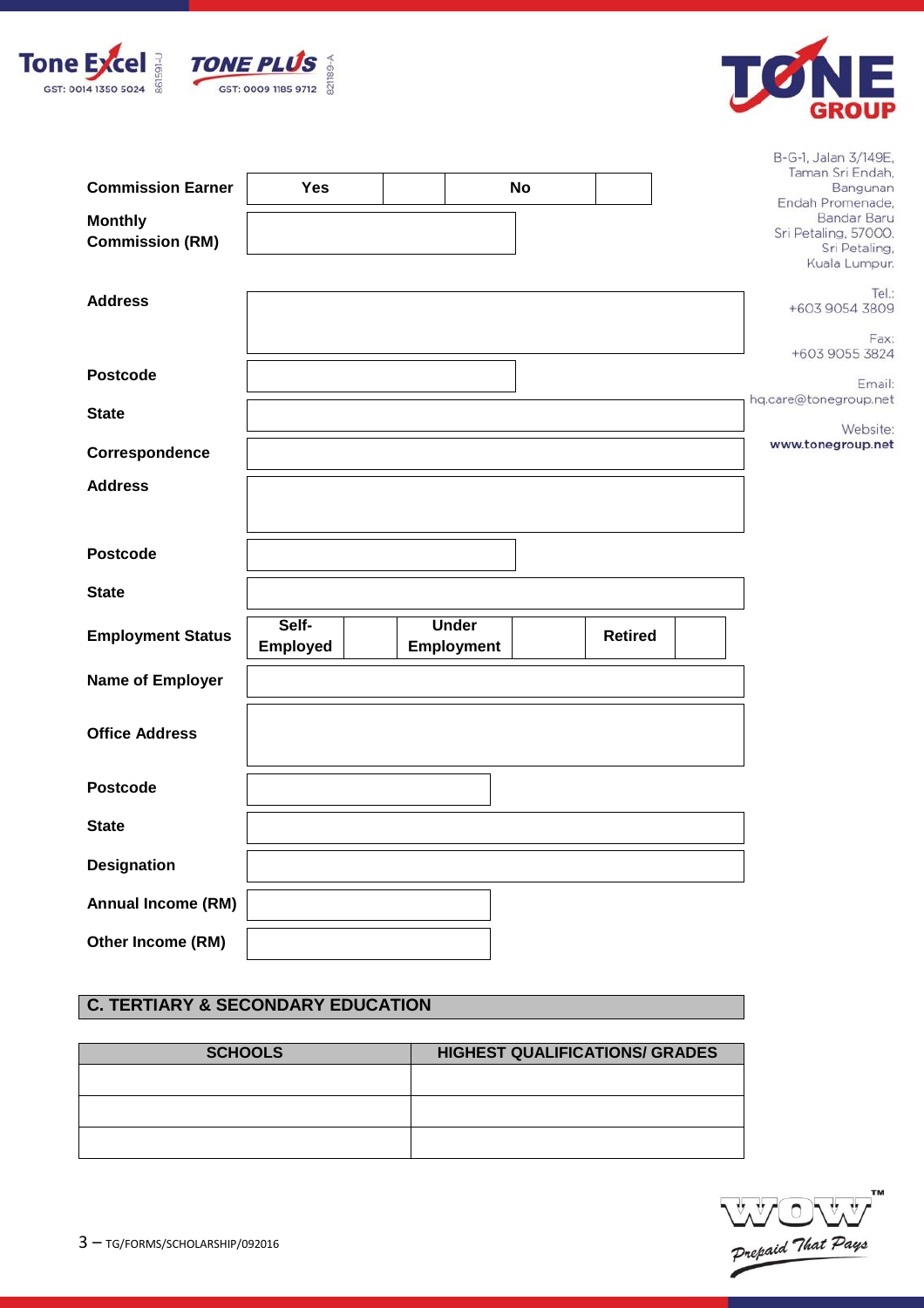



## **D. APPLICATION TO DIPLOMA PROGRAM** *(for SPM leavers)*

| <b>CHOICE</b>          | <b>UNIVERSITY/</b><br><b>COLLEGE</b> | <b>COURSE</b> | <b>YEARS OF STUDY</b> |   |
|------------------------|--------------------------------------|---------------|-----------------------|---|
| 1 <sup>st</sup> CHOICE |                                      |               |                       |   |
| 2 <sup>nd</sup> CHOICE |                                      |               |                       |   |
| 3rd CHOICE             |                                      |               |                       | h |

## **E. IF CURRENTLY UNDERGOING DIPLOMA PROGRAM**

| UNIVERSITY/    | <b>COURSE</b> | <b>MAJORING</b> | <b>COMPLETION</b> | <b>CURRENT/</b>   |
|----------------|---------------|-----------------|-------------------|-------------------|
| <b>COLLEGE</b> |               | (if any)        | <b>DATE</b>       | <b>FINAL CGPA</b> |
|                |               |                 |                   |                   |

## **F. APPLICATION TO DEGREE PROGRAM**  *(for Matriculations, Diploma, STPM leavers)*

| <b>CHOICE</b>          | <b>UNIVERSITY/</b><br><b>COLLEGE</b> | <b>COURSE</b> | <b>YEARS OF STUDY</b> |
|------------------------|--------------------------------------|---------------|-----------------------|
| 1 <sup>st</sup> CHOICE |                                      |               |                       |
| 2 <sup>nd</sup> CHOICE |                                      |               |                       |
| 3rd CHOICE             |                                      |               |                       |

## **G. IF CURRENTLY UNDERGOING DEGREE PROGRAM**

| UNIVERSITY/    | <b>COURSE</b> | <b>MAJORING</b> | <b>COMPLETION</b> | <b>CURRENT/</b>   |
|----------------|---------------|-----------------|-------------------|-------------------|
| <b>COLLEGE</b> |               | (if any)        | <b>DATE</b>       | <b>FINAL CGPA</b> |
|                |               |                 |                   |                   |

Prepaid That Pays

B-G-1, Jalan 3/149E, Taman Sri Endah, Bangunan Endah Promenade, **Bandar Baru** Sri Petaling, 57000. Sri Petaling, Kuala Lumpur.

> Tel.: +603 9054 3809

Fax: +603 9055 3824

Email: q.care@tonegroup.net

Website:

www.tonegroup.net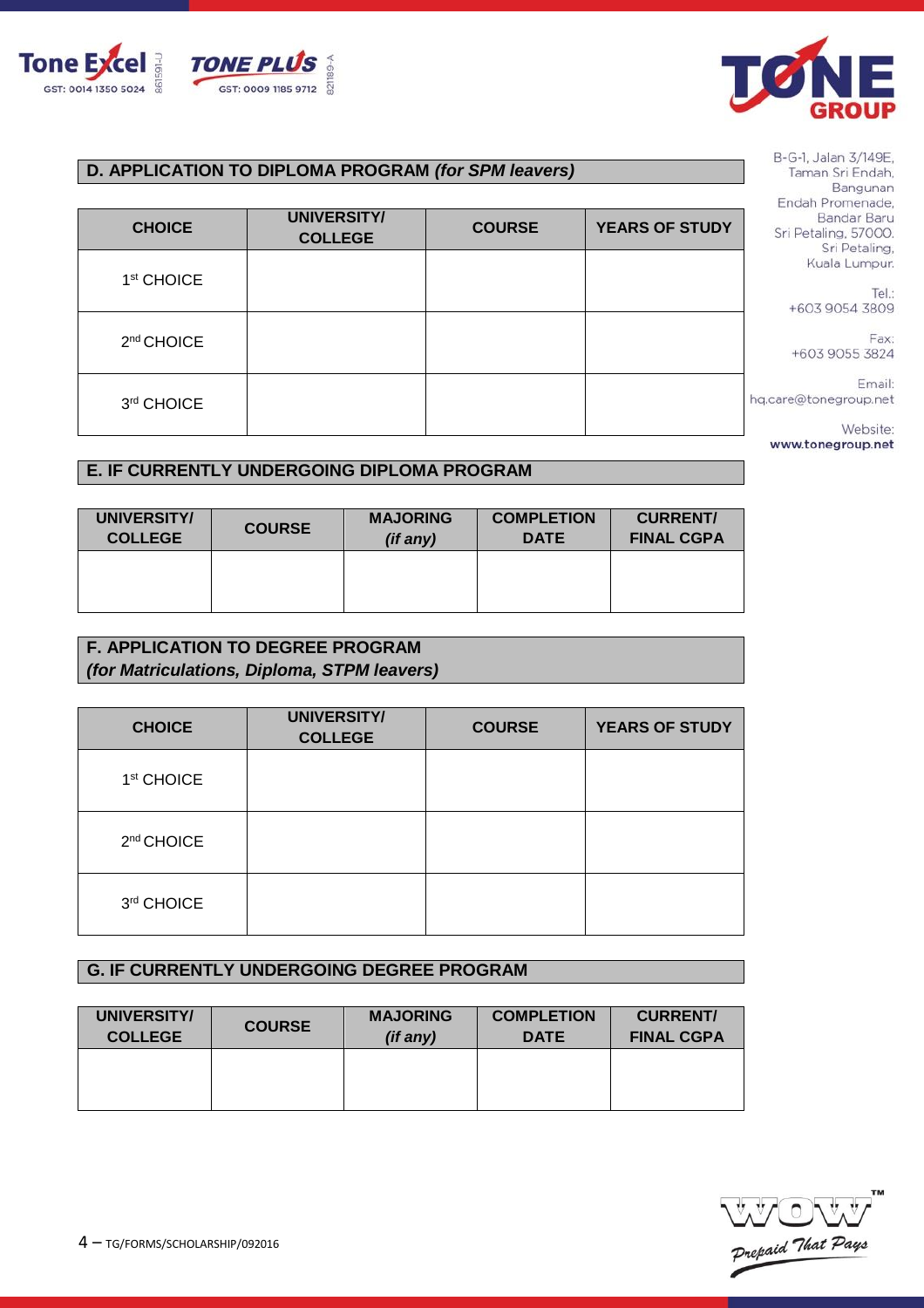

5 – TG/FORMS/SCHOLARSHIP/092016

| <b>NORK EXPERIENCE (if any)</b> |                    |               |
|---------------------------------|--------------------|---------------|
|                                 |                    |               |
| <b>NAME OF EMPLOYER</b>         | <b>DESIGNATION</b> | <b>PERIOD</b> |
|                                 |                    |               |

B-G-1, Jalan 3/149E, Taman Sri Endah, Bangunan Endah Promenade, Bandar Baru Sri Petaling, 57000. Sri Petaling, Kuala Lumpur.

Tel.: +603 9054 3809

Fax: +603 9055 3824

Email: hq.care@tonegroup.net

> Website: www.tonegroup.net

# **I. CO-CURRICULAR ACTIVITIES**

*Most recent activities joined in Society / Association*

| <b>YEAR</b> | <b>POSITION HELD</b><br>Eg. President/Working<br><b>Committee</b> | <b>SOCIETY/</b><br><b>ASSOCIATION</b> | <b>INSTITUTION</b> |  |  |
|-------------|-------------------------------------------------------------------|---------------------------------------|--------------------|--|--|
|             |                                                                   |                                       |                    |  |  |
|             |                                                                   |                                       |                    |  |  |
|             |                                                                   |                                       |                    |  |  |
|             |                                                                   |                                       |                    |  |  |
|             |                                                                   |                                       |                    |  |  |

### *Most recent sport activities represented*

| .           | ___                                                                                     |                       |                    |
|-------------|-----------------------------------------------------------------------------------------|-----------------------|--------------------|
| <b>YEAR</b> | <b>LEVEL</b><br><b>REPRESENTED</b><br>Eg. Country / State /<br><b>District / School</b> | <b>SPORT ACTIVITY</b> | <b>INSTITUTION</b> |
|             |                                                                                         |                       |                    |
|             |                                                                                         |                       |                    |
|             |                                                                                         |                       |                    |
|             |                                                                                         |                       |                    |
|             |                                                                                         |                       |                    |

*Most recent academic awards/competitions awards and commendations received*

| <b>YEAR</b> | <b>LEVEL</b><br><b>REPRESENTED</b><br>Eg. Country / State /<br><b>District / School</b> | <b>AWARDS/</b><br><b>COMMENDATIONS</b> | <b>INSTITUTION</b> |
|-------------|-----------------------------------------------------------------------------------------|----------------------------------------|--------------------|
|             |                                                                                         |                                        |                    |
|             |                                                                                         |                                        |                    |







**H.** \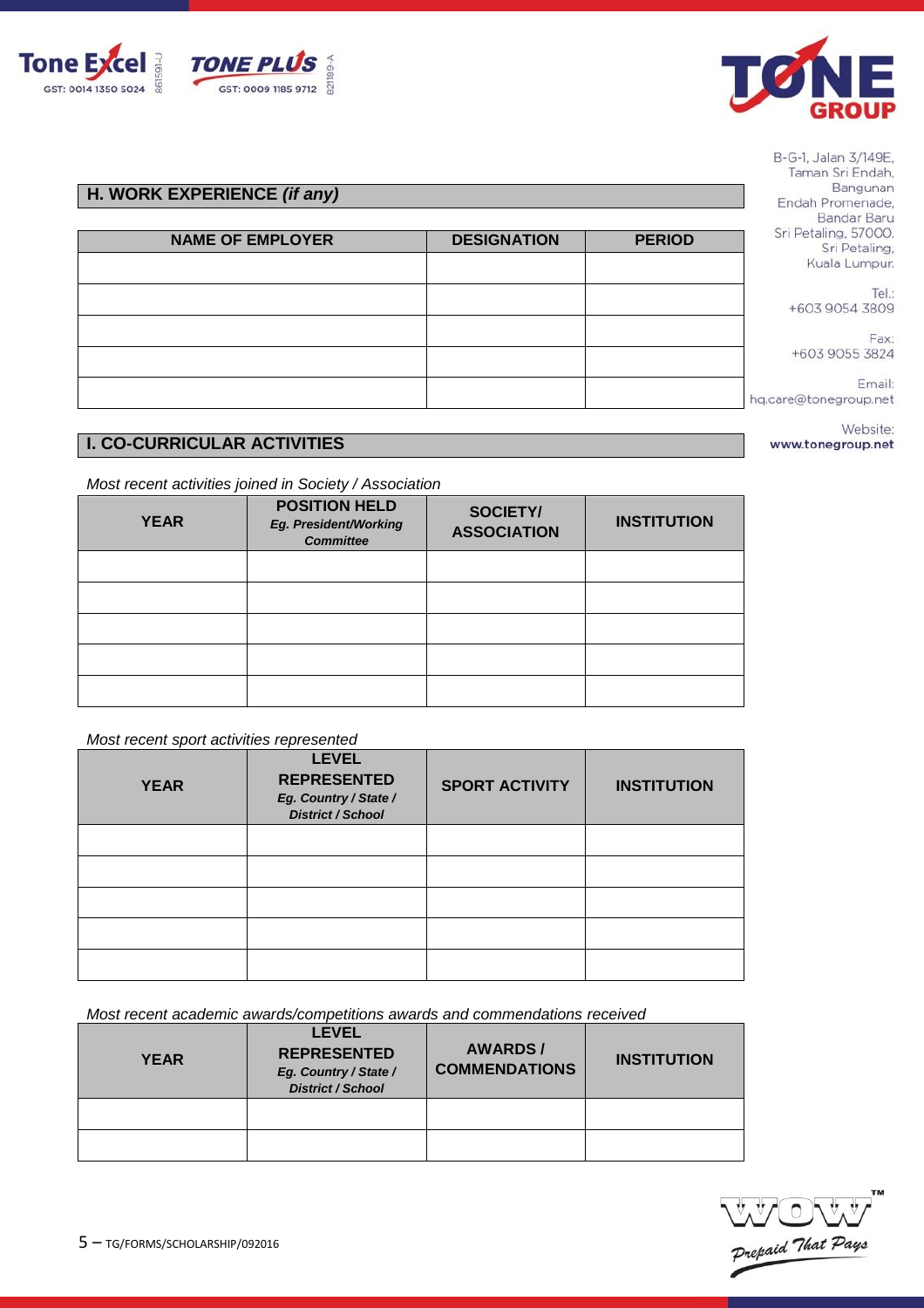



Tel.: +603 9054 3809

Fax: +603 9055 3824

Email: hq.care@tonegroup.net

> Website: www.tonegroup.net

## **J. FAMILY PARTICULARS** *(parents, guardians, siblings/dependents)*

| <b>FULL NAME</b> | <b>NRIC</b> | <b>RELATIONSHIP</b> | <b>OCCUPATION</b> | <b>ANNUAL</b><br><b>INCOME (RM)</b> |
|------------------|-------------|---------------------|-------------------|-------------------------------------|
|                  |             |                     |                   |                                     |
|                  |             |                     |                   |                                     |
|                  |             |                     |                   |                                     |
|                  |             |                     |                   |                                     |
|                  |             |                     |                   |                                     |
|                  |             |                     |                   |                                     |
|                  |             |                     |                   |                                     |
|                  |             |                     |                   |                                     |
|                  |             |                     |                   |                                     |
|                  |             |                     |                   |                                     |
|                  |             |                     |                   |                                     |



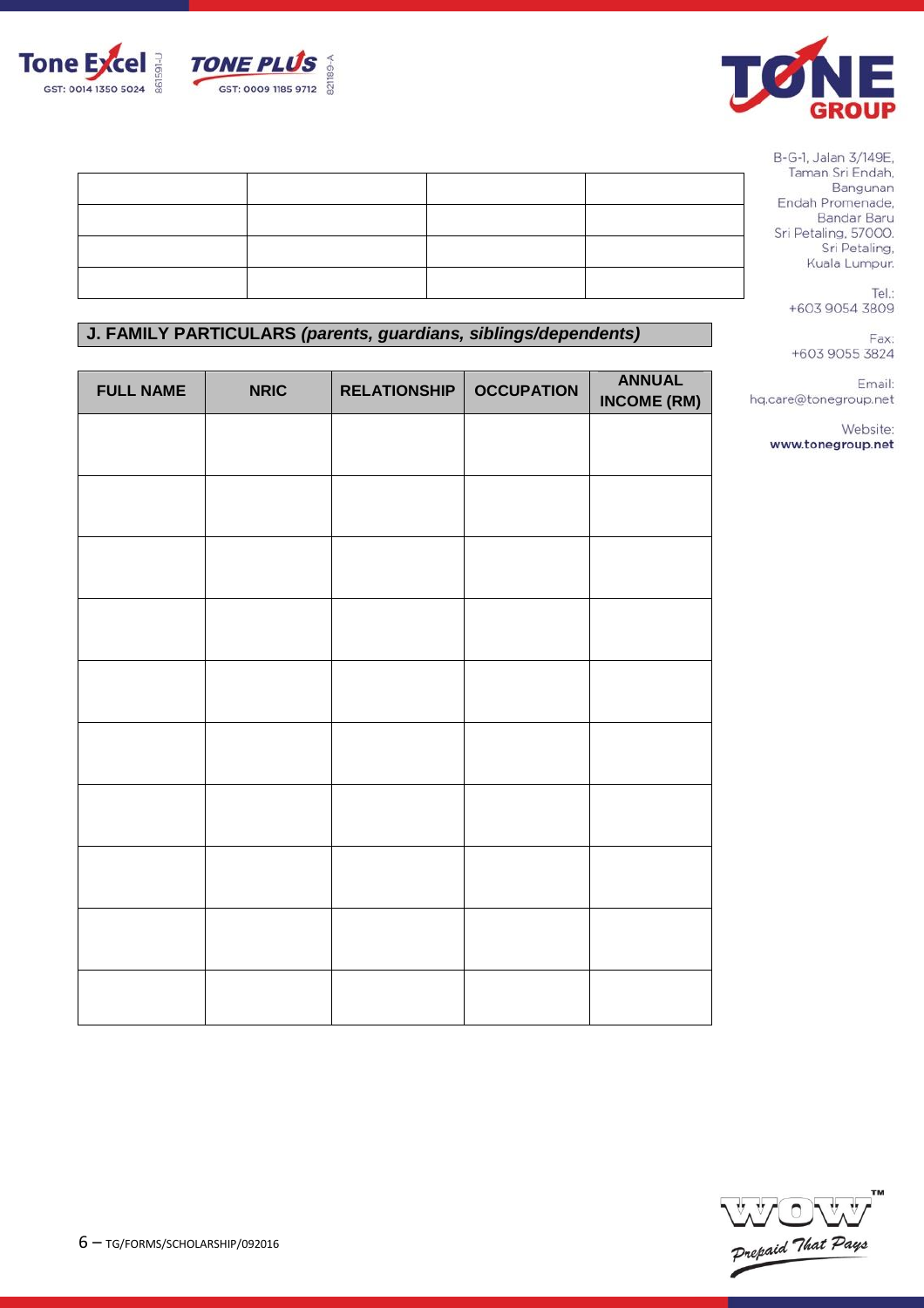



B-G-1, Jalan 3/149E, Taman Sri Endah, Bangunan

## **K. REFEREES** *(not related to the Applicant)*

|                                            | 1 <sup>st</sup> Referee | <u>Parisher</u><br>Endah Promenade,<br>Bandar Baru     |
|--------------------------------------------|-------------------------|--------------------------------------------------------|
| <b>Full Name</b><br>(as per NRIC/Passport) |                         | Sri Petaling, 57000.<br>Sri Petaling,<br>Kuala Lumpur. |
| <b>Occupation</b>                          |                         | Tel.:<br>+603 9054 3809                                |
| <b>Address</b>                             |                         | Fax:<br>+603 9055 3824                                 |
| <b>Postcode</b>                            |                         | Email:<br>hq.care@tonegroup.net                        |
| <b>State</b>                               |                         | Website:<br>www.tonegroup.net                          |
| <b>Contact No</b>                          |                         |                                                        |
|                                            | 2 <sup>nd</sup> Referee |                                                        |
| <b>Full Name</b><br>(as per NRIC/Passport) |                         |                                                        |
| <b>Occupation</b>                          |                         |                                                        |
| <b>Address</b>                             |                         |                                                        |
| <b>Postcode</b>                            |                         |                                                        |
| <b>State</b>                               |                         |                                                        |
| <b>Contact No</b>                          |                         |                                                        |

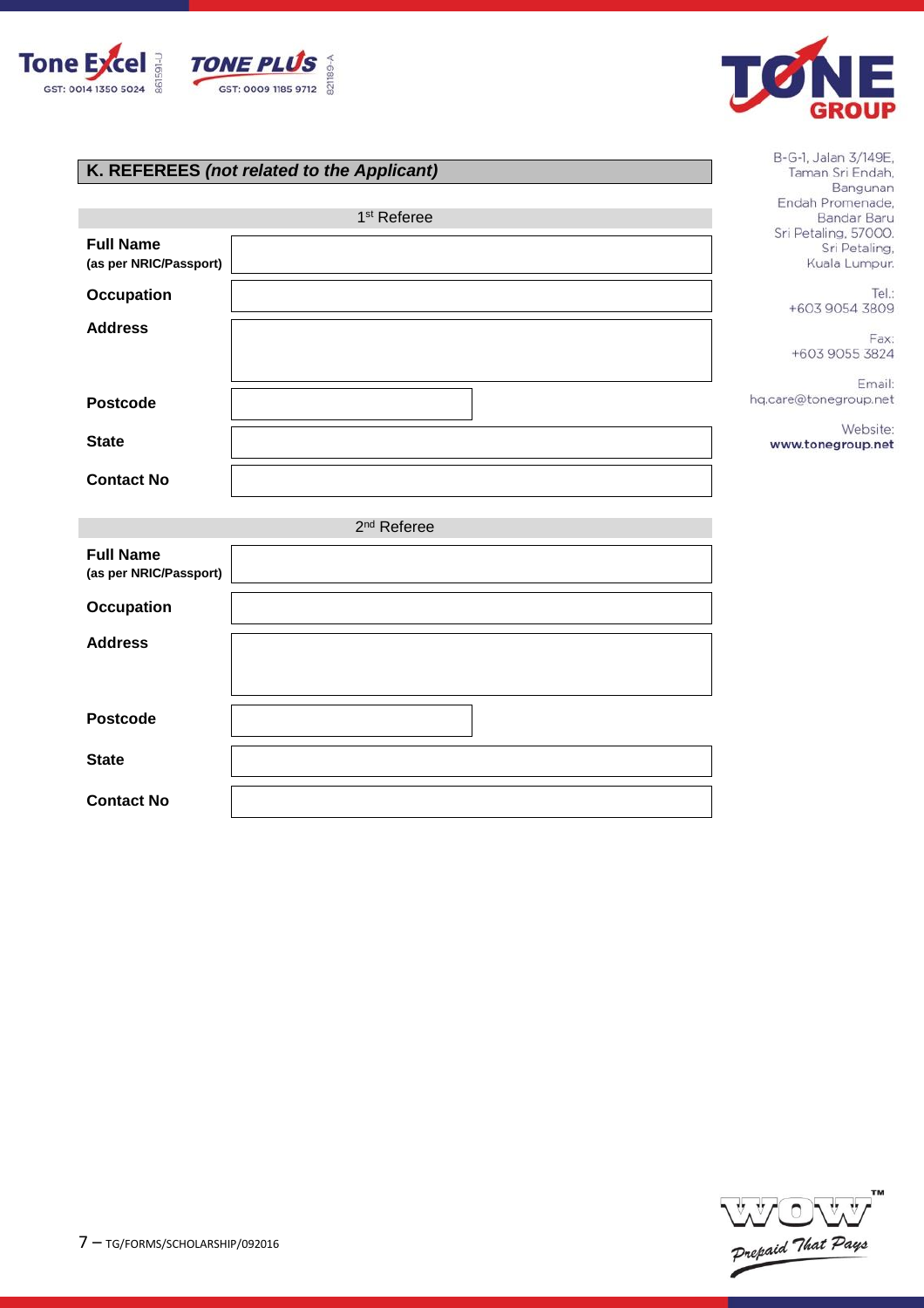



## **L. APPLICANT DECLARATION**

I HEREBY declare that the above information provided in this FORM is true and correct. I authorise and consent Tone Excel Sdn Bhd/ Tone Plus Sdn Bhd to obtain official records, if necessary, from any education institutions attended by me. I understand that any information which is inaccurate or false or omitted will render this application invalid and that, if admitted on the basis such information, my application can be withdrawn or any scholarship approved be revoked and/or any scholarship amount granted be recalled.

I UNDERTAKE to complete the course of study with diligence and within minimum time, to report to you and to furnish you progress reports/ examination results immediately upon the issuance.

I UNDERSTAND that I have to execute a Scholarship Agreement and to furnish a suitable guarantor prior to any award given to me.

| <b>Name</b>      |  |
|------------------|--|
| <b>Signature</b> |  |
| <b>NRIC No</b>   |  |
| <b>Date</b>      |  |

## **OFFICE USE ONLY**

| <b>Date Received</b>             |                 |            |  |
|----------------------------------|-----------------|------------|--|
| <b>Supporting</b><br>Document(s) | <b>Complete</b> | Incomplete |  |
| <b>Application Status</b>        | <b>Approve</b>  | Reject     |  |
| Scholarship<br>Amount (RM)       |                 |            |  |

B-G-1, Jalan 3/149E, Taman Sri Endah. Bangunan Endah Promenade. Bandar Baru Sri Petaling, 57000. Sri Petaling, Kuala Lumpur.

> Tel: +603 9054 3809

Fax: +603 9055 3824

Email: hq.care@tonegroup.net

> Website: www.tonegroup.net

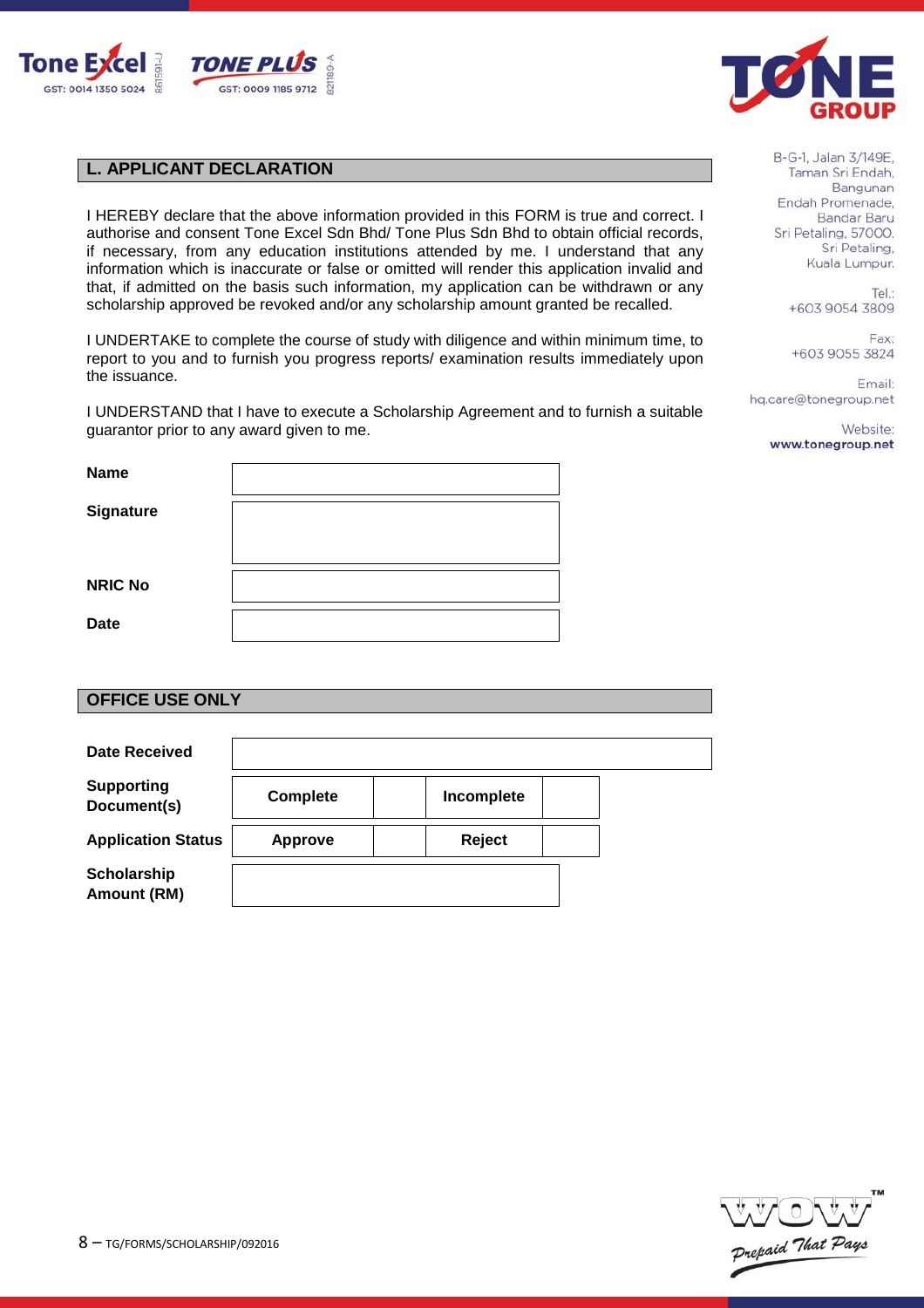



#### **PERSONAL DATA PROTECTION ACT 2010 NOTICE**

This privacy notice for personal data (**"PDPA Notice"**) is issued to all the members of **Tone Excel Sdn Bhd/Tone Plus Sdn Bhd** (**"the Company"**), pursuant to the statutory requirements of the Personal Data Protection Act 2010 ("PDPA"). This PDPA Notice explains how the Company collects and handles your personal information in accordance with the Malaysian Personal Data Protection Act 2010. Please note that the Company may amend this PDPA Notice at any time without prior notice.

#### **1. PERSONAL DATA**

- 1.1 In order to enable the Company to process your application, the Company may need to and/or may be required to collect, record, hold, use, disclose and store (i.e. "process") personal information and financial information about you, including but not limited to:
	- a) personal information to establish your identity and background;
	- b) personal information to establish your financial standing, creditworthiness and/or suitability for any of the Company services applied for (if required); and/or
	- c) personal information that you provide when you apply for any of the Company services.
- 1.2 You may be required to supply the Company with your name, address, phone number, e-mail address, photograph and other personal information requested in the form attached.
- 1.3 If you fail to supply the Company with such personal data, the Company may not be able to process your application.
- 1.4 The Company may obtain this information from yourself and from a variety of sources, including but not limited to:
	- a) through your relationship with the Company, for example information provided by you in application forms;
	- b) through your verbal and written communications with the Company and/or the Company authorised agents;
	- c) from third parties connected with you, such as employers, other Branch, Junior Center, and Service Center, guarantors subject to your prior consent; and/or
	- d) from such other sources in respect of which you have given your consent to disclose information relating to you and/or where not otherwise restricted.
- 1.5 In respect of Personal Data of third parties and/or guarantors such as your spouse and family members, you warrant that you have obtained their consent allowing the Company to process their personal data and you will extend a copy of this Notice to them.

## **2. PURPOSE OF PROCESSING OF PERSONAL DATA**

- 2.1 The purposes for which your personal data may be used are, but not limited to:
	- a) To administer and conduct assessment of your application to get
	- scholarship/medical loan/study loan from the Company;
	- b) To better understand your needs;
	- c) To provide services to you;
	- d) To process your payment transactions;



B-G-1, Jalan 3/149E, Taman Sri Endah, Bangunan Endah Promenade. Bandar Baru Sri Petaling, 57000. Sri Petaling, Kuala Lumpur.

> Tel: +603 9054 3809

Fax: +603 9055 3824

Email: hq.care@tonegroup.net

> Website: www.tonegroup.net